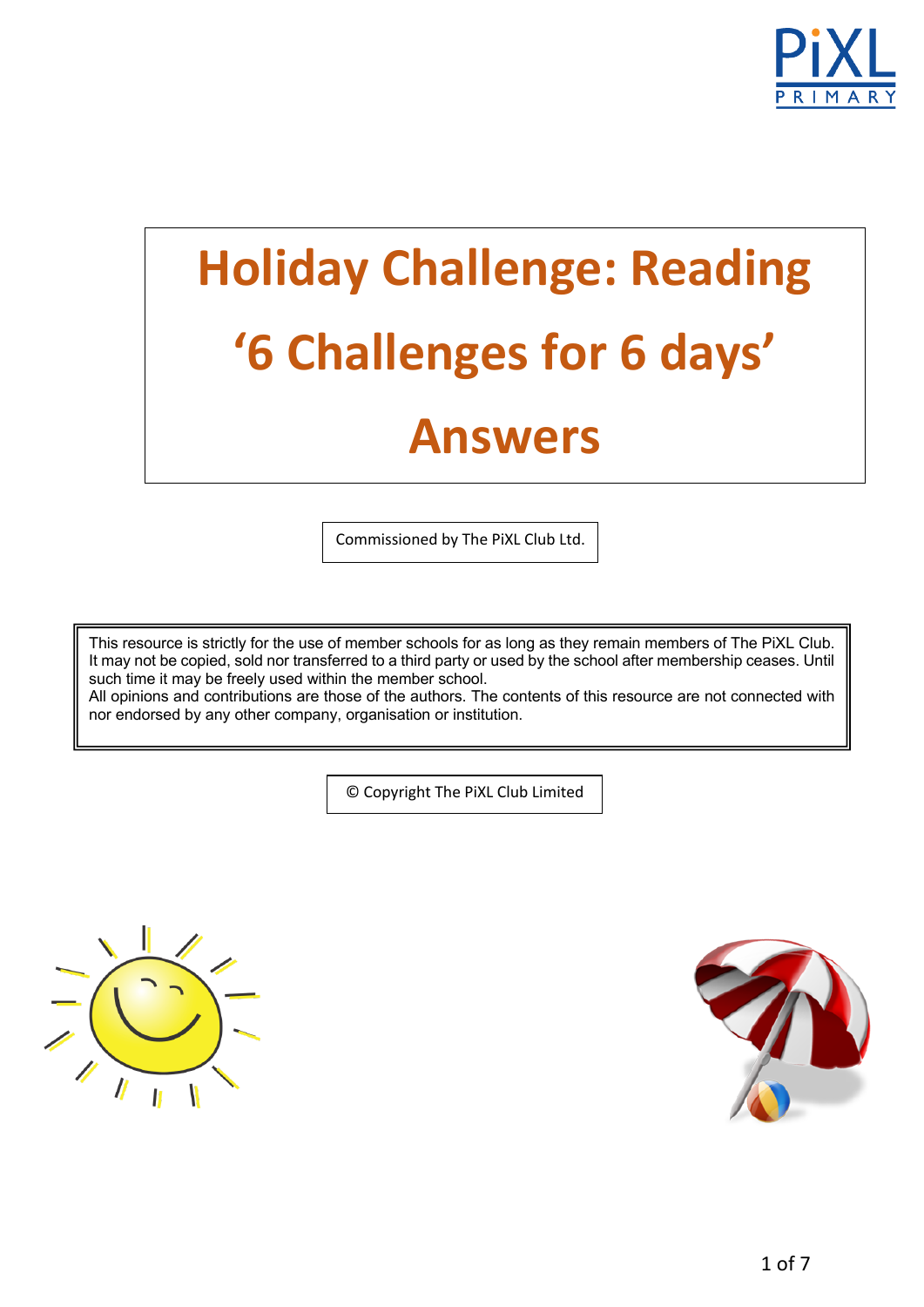

#### **Reading Week One: ANSWERS**

| Qu.            | <b>Answer</b>                                                                                                                                                                                      |             |       |  |
|----------------|----------------------------------------------------------------------------------------------------------------------------------------------------------------------------------------------------|-------------|-------|--|
| $\mathbf{1}$   | Award one mark for either: March, April or May                                                                                                                                                     |             |       |  |
| $\overline{2}$ | Award one mark each for correct references to:<br>William referring to their father as 'old misery guts'<br>Father is 'on the warpath again' ('again' suggests that this is a frequent occurrence) |             |       |  |
| 3              | Award one mark for: legacy<br>Also award a mark for monument.                                                                                                                                      |             |       |  |
| 4              | Award one mark each for correct references to:<br>Silken hair<br>Perfectly manicured fingers<br>Also award a mark for 'Isobel was beautiful'.                                                      |             |       |  |
|                | Award up to 2 marks for all three answers correct and 1 mark for two correct responses                                                                                                             |             |       |  |
|                |                                                                                                                                                                                                    | <b>True</b> | False |  |
|                | Father is reluctant to sell the house.                                                                                                                                                             |             |       |  |
| 5              | William suggests they should have a<br>competition to see who should win the<br>house.                                                                                                             |             |       |  |
|                | Alice thinks the other children are better<br>than her.                                                                                                                                            | ✓           |       |  |
|                |                                                                                                                                                                                                    |             |       |  |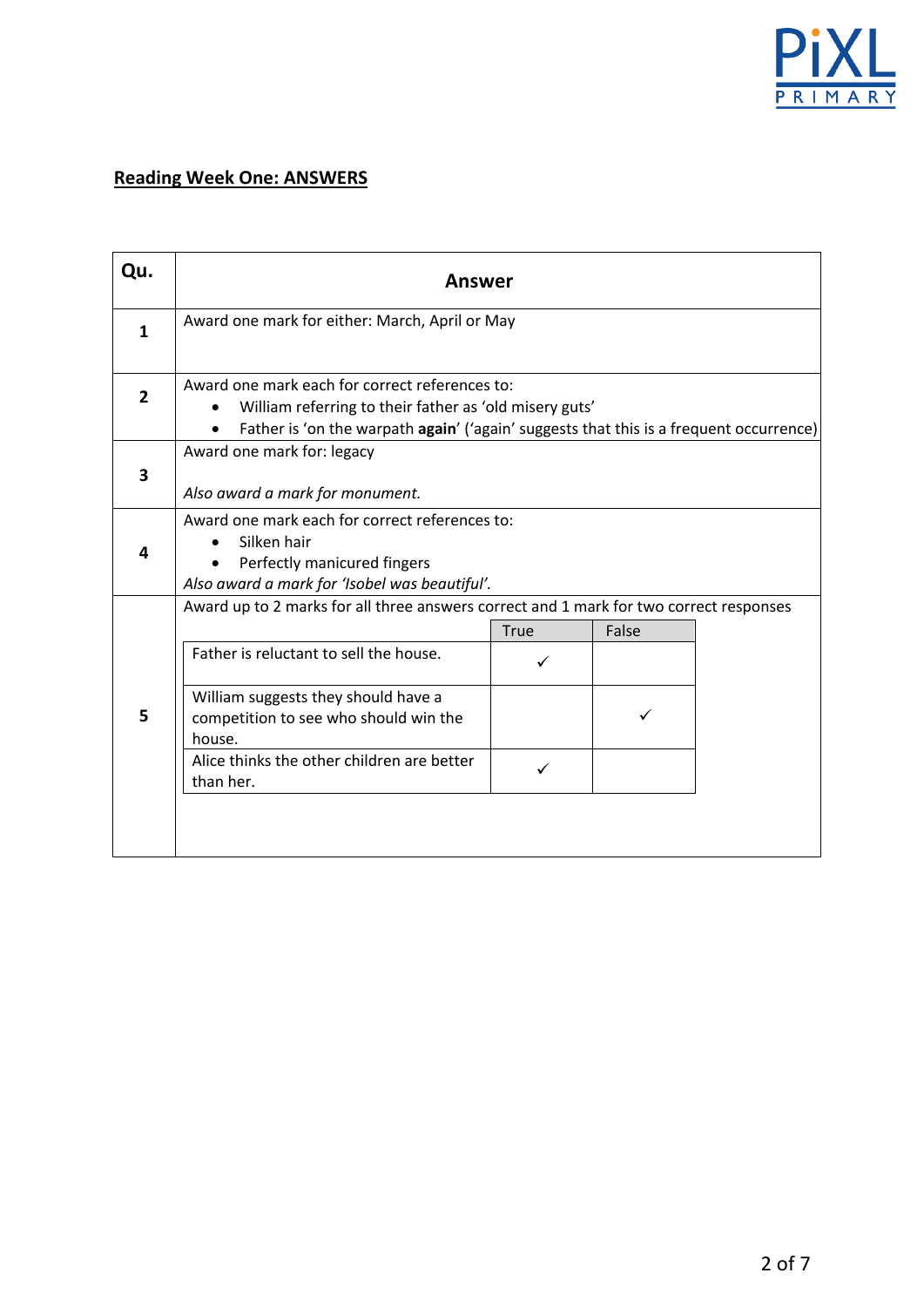

## **Reading Week Two: ANSWERS**

| Qu.            | Answer                                                                                                                                                                                                                                                                                                                                                                                                                                              |  |
|----------------|-----------------------------------------------------------------------------------------------------------------------------------------------------------------------------------------------------------------------------------------------------------------------------------------------------------------------------------------------------------------------------------------------------------------------------------------------------|--|
| $\mathbf{1}$   | Award one mark for: furtively                                                                                                                                                                                                                                                                                                                                                                                                                       |  |
| $\overline{2}$ | Award one mark for reference to the fact that William cheats by using 'a length of strong<br>elastic'. Allow references to cheating by using 'catapults, sling shots or other devices'.                                                                                                                                                                                                                                                             |  |
| 3              | Award one mark for correct reference to Alice waiting until the depths of winter to take<br>her turn in the competition.<br>Award one further mark for any explanation that shows that she waited for the lake to<br>freeze over.                                                                                                                                                                                                                   |  |
| 4              | Award one mark for a reference to Alice's stone hitting the far bank of the lake.<br>Award one further mark for reference to the fact that Father had secretly wanted Alice to<br>win the competition from the outset.<br>Do not accept answers that make simple reference to Alice winning without explaining how                                                                                                                                  |  |
|                | she won.                                                                                                                                                                                                                                                                                                                                                                                                                                            |  |
| 5              | For two marks accept developed explanations of any of the following ideas:<br>Patience is often rewarded - Alice takes her time to formulate a plan and doesn't<br>rush or adopt negative approaches (e.g. cheating or sulking) like the other children<br>You reap what you sow - Alice is a good person (e.g. helps with gardening, reacts<br>with sadness when Father reports his bad news) and therefore she deserves to win<br>the competition |  |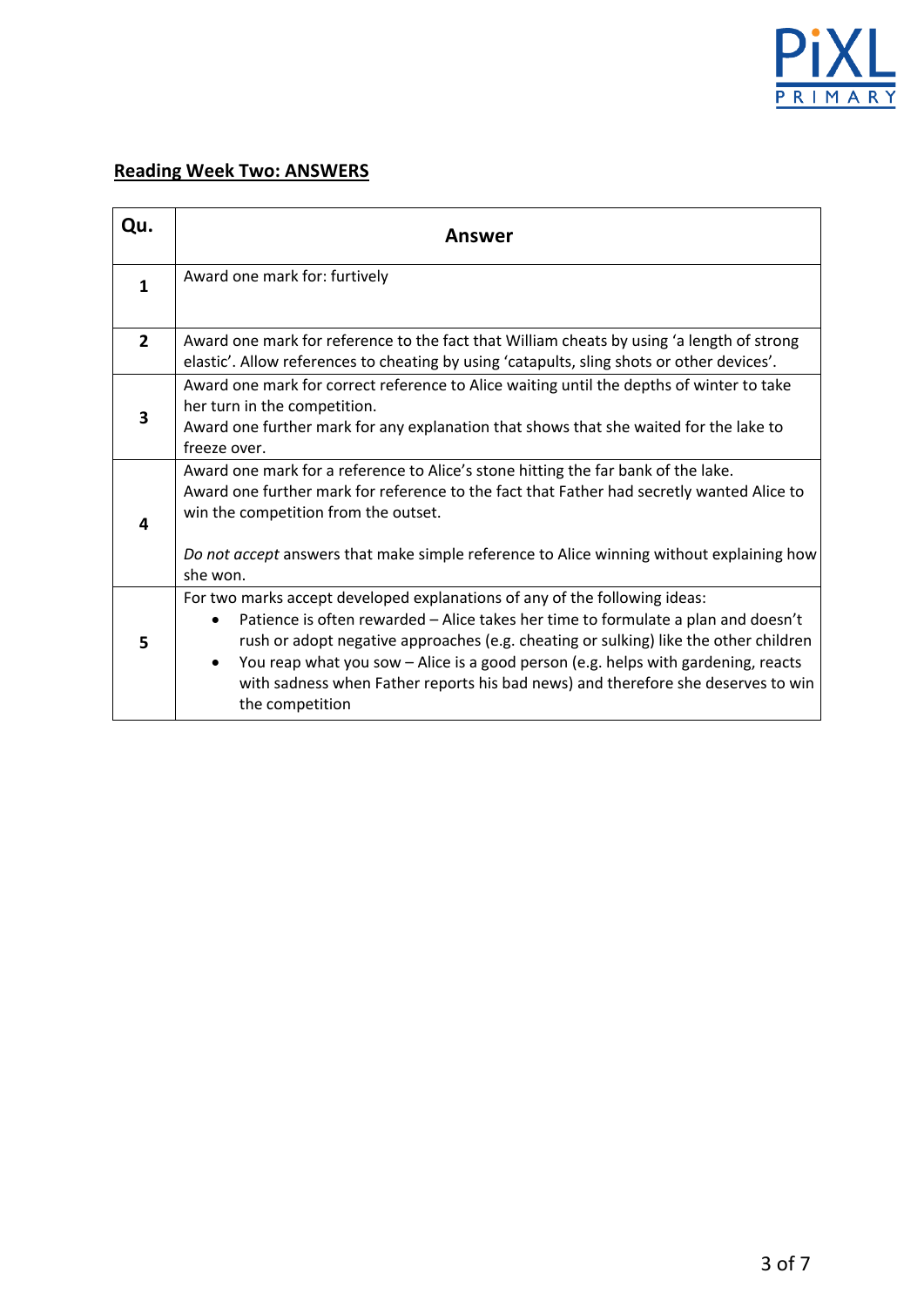

## **Reading Week Three: ANSWERS**

| Qu.            | Answer                                                                                      |
|----------------|---------------------------------------------------------------------------------------------|
|                | Award one mark for: drive or ride                                                           |
| $\mathbf{1}$   |                                                                                             |
|                | Accept similar definitions or interpretations which demonstrate correct                     |
|                | understanding of the word in this context.                                                  |
| $\overline{2}$ | Award one mark each for:                                                                    |
|                | minds                                                                                       |
|                | clouds                                                                                      |
|                | Award up to two marks for explanations which make reference to the following:               |
|                | Zarkians communicate telepathically<br>$\bullet$                                            |
| 3              | Zarkian children are able to operate space craft<br>٠                                       |
|                | Zarkian space craft can travel at great speed over great distances                          |
|                | Zarkian space craft travel between the $5th$ and $6th$ dimensions<br>$\bullet$              |
|                | At least two pieces of evidence must be provided from the text.                             |
| 4              | Award one mark for answers that make reference to the fact that the reader's 'head might    |
|                | implode'.                                                                                   |
|                | Award two marks for more detailed explanations which demonstrate an understanding of        |
|                | the fact that Zarkian civilisation and technology is beyond human comprehension.            |
| 5              | Award one mark for answers that reference the speed at which Beth was flying drawing on     |
|                | words such as nipping and skidded.                                                          |
|                | Award one further mark for answers that suggest Beth is a skilled pilot by referring to the |
|                | way that she navigates at speed between planets before slamming on the retro-boosters.      |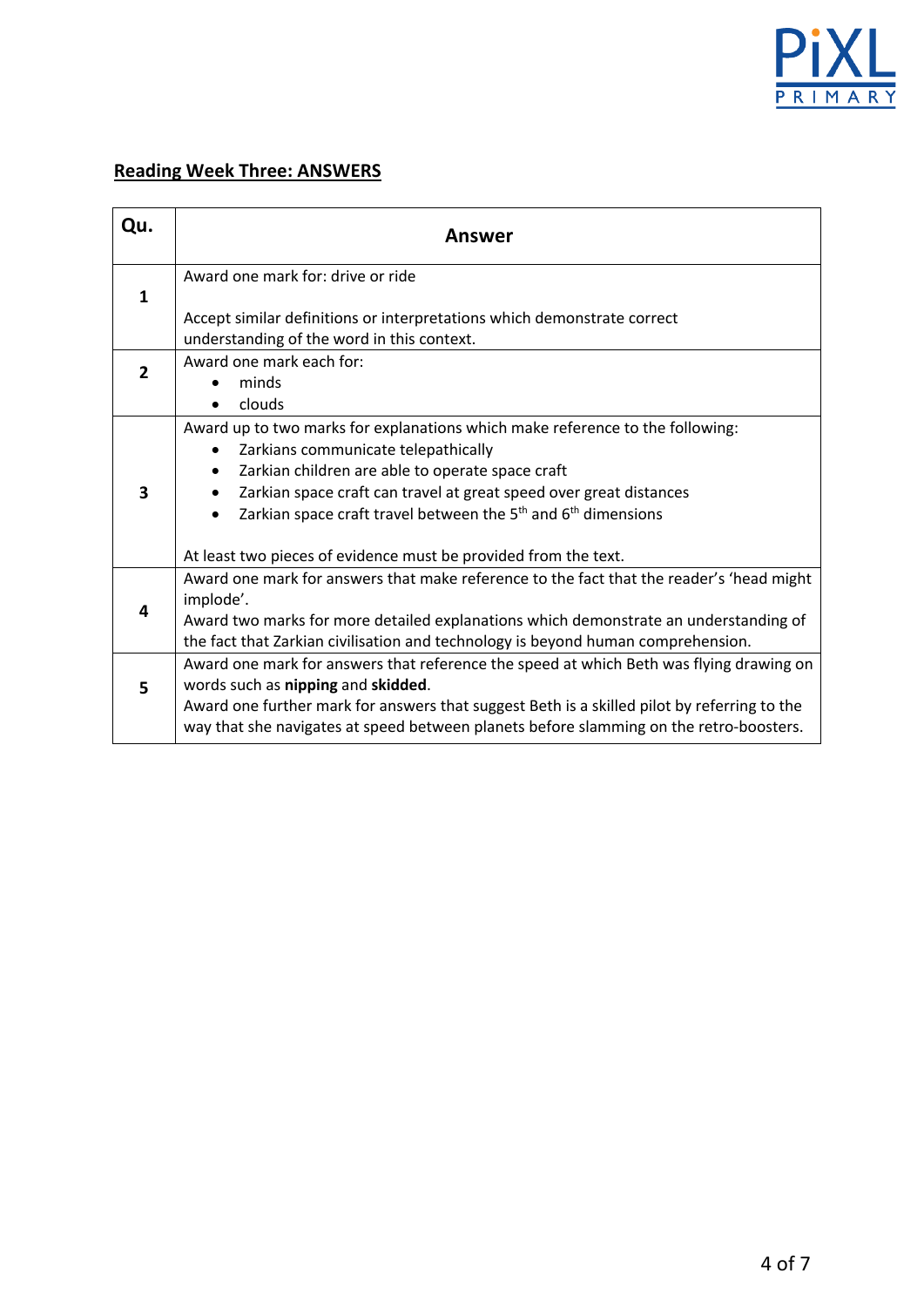

## **Reading Week Four: ANSWERS**

| Qu.            | Answer                                                                                                                                                                                                                                                                                                                                                             |  |
|----------------|--------------------------------------------------------------------------------------------------------------------------------------------------------------------------------------------------------------------------------------------------------------------------------------------------------------------------------------------------------------------|--|
| 1              | Award one mark for: vermin                                                                                                                                                                                                                                                                                                                                         |  |
| $\overline{2}$ | Award one mark for answers which explain that the character is exposed to physical abuse<br>as well as verbal abuse e.g. The character is hit and has things thrown at them as well as<br>being called rude names.                                                                                                                                                 |  |
| 3              | Award one mark for answers that refer to shadows and dark corners which provide hiding<br>places in which the thief can lurk/hide.                                                                                                                                                                                                                                 |  |
| 4              | Award one mark for an answer that makes a plausible prediction. Award a second mark for<br>an answer that uses evidence from the text to support this. For example:<br>I think the character does not feel positive about themselves because he feels that no one<br>likes him. I know this because the text says 'For some reason, people don't seem to like me.' |  |
| 5              | Award one mark each for answers which explain the following with appropriate reference<br>to the text:<br>Physical changes: as the thief has got older he/she has become less agile<br>Mental changes: as the thief has got older he/she has become less daring                                                                                                    |  |
|                | Award one further mark for answers which explain the thief's change in attitude over time<br>- he/she now values his/her life and well-being more than worldly goods and riches.                                                                                                                                                                                   |  |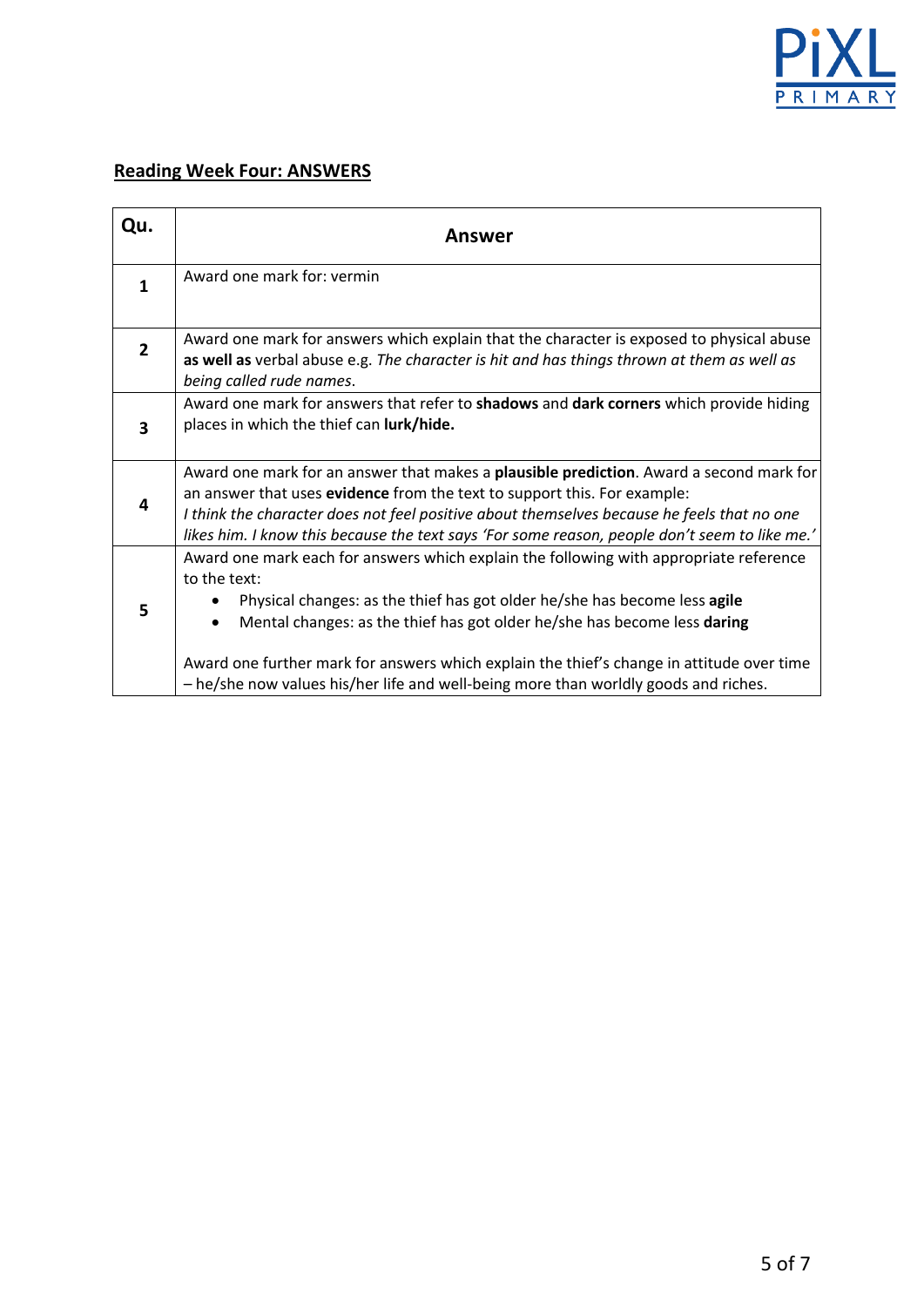

## **Reading Week Five: ANSWERS**

| Qu.            | Answer                                                                                                                                                                                                                                                                                                                                                                                                                                                                                                                                                                                                                                               |  |  |
|----------------|------------------------------------------------------------------------------------------------------------------------------------------------------------------------------------------------------------------------------------------------------------------------------------------------------------------------------------------------------------------------------------------------------------------------------------------------------------------------------------------------------------------------------------------------------------------------------------------------------------------------------------------------------|--|--|
| $\mathbf{1}$   | Award one mark for: sturdy                                                                                                                                                                                                                                                                                                                                                                                                                                                                                                                                                                                                                           |  |  |
| $\overline{2}$ | Award one mark for answers that refer to any of the following:<br>Billy had fallen asleep whilst watching the sheep<br>Billy had left the gate open allowing the sheep to wander off                                                                                                                                                                                                                                                                                                                                                                                                                                                                 |  |  |
| 3              | Award one mark for each of the following:<br>There is plenty of grass (for the sheep to eat)<br>The stone walls keep the sheep safe                                                                                                                                                                                                                                                                                                                                                                                                                                                                                                                  |  |  |
| 4              | Award up to two marks for answers which explain Billy's feelings as follows:<br>Billy is suspicious of the mills<br>Billy is afraid of the mills<br>Billy feels the mills are a bad thing<br>Appropriate reference should be made to the text to support the answer e.g. devilish mills,<br>infernal machines, belching out smoke                                                                                                                                                                                                                                                                                                                    |  |  |
| 5              | Award up to two marks for answers which explain that Billy's luck worsens over the course<br>of the extract by referring to the significant events in the text as follows:<br>He has not found the lost sheep by the end of the extract<br>At the end of the extract, Billy finds a lost girl and he believes this spelt trouble<br>Explanations must make appropriate reference to the text to support the view expressed.<br>Award no marks for answers which do not refer to significant events in the text e.g. the<br>weather gets worse.<br>Award no marks for answers which indicate that Billy's luck improved by the end of the<br>extract. |  |  |